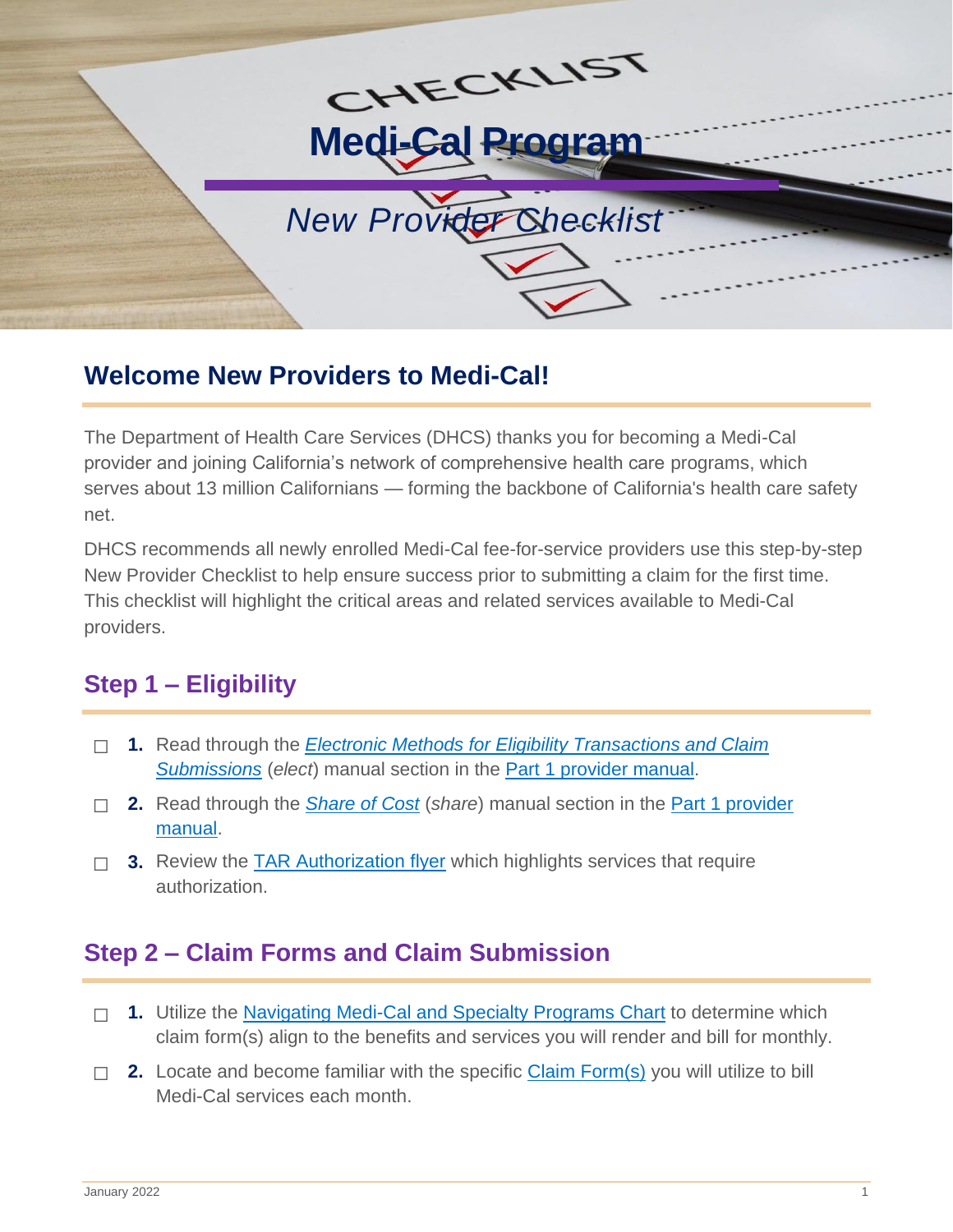#### **Medi-Cal Program** *New Provider Checklist*

- □ 3. Review the [Claim Submission and Follow-up Overview](https://files.medi-cal.ca.gov/pubsdoco/publications/misc/Claim_Submission_Overview.pdf) flyer for claim timelines and additional submission resources.
- ☐ **4.** Review [Billing](http://filesaccepttest.medi-cal.ca.gov/pubsdoco/billing_tips.aspx) Tips for important and initial Medi-Cal billing information.

## **Step 3 – Electronic Billing**

- □ 1. Read through the **[Electronic](https://files.medi-cal.ca.gov/pubsdoco/newsroom/Electronic_CMC_Billing_Flyer.pdf) Billing flyer.**
- ☐ 2. Access the **Computer Media Claims (CMC) Submission Instructions** for online billing instructions.

#### **Step 4 – Timeliness and Checkwrite Schedule**

- □ 1. Refer to the **Medi-Cal [Claims Timeliness](https://files.medi-cal.ca.gov/pubsdoco/publications/misc/Claim_Timeliness.pdf) Chart** for claims submission timelines.
- □ 2. Refer to the [Checkwrite Schedule l](https://filesaccepttest.medi-cal.ca.gov/pubsdoco/publications/masters-mtp/Part1/check_z01.doc)ocated within the **[Checkwrite](https://files.medi-cal.ca.gov/pubsdoco/publications/masters-mtp/Part1/check.pdf?web=1)** manual section (*check)* of the Part [1 provider](https://files.medi-cal.ca.gov/pubsdoco/manual/man_query.aspx?wSearch=(%23filename%2B%2A_%2Az00%2A.doc%2BOR%2B%23filename%2B%2A_%2Az00%2A.zip%2BOR%2B%23filename%2B%2A_%2Az01%2A.doc%2BOR%2B%23filename%2B%2A_%2Az01%2A.zip)&wFLogo=Part1%2B%23%2BMedi-Cal%2BProgram%2Band%2BEligibility&wFLogoH=52&wFLogoW=516&wAlt=Part1%2B%23%2BMedi-Cal%2BProgram%2Band%2BEligibility&wPath=N) manual for the current year's schedule.

## **Step 5 – Transaction Services**

- □ 1. Review the specific [Transaction Enrollment Requirements](https://files.medi-cal.ca.gov/pubsdoco/signup.aspx) for Medi-Cal Internet Transactions.
- □ 2. Review the list of [Transaction Services Available](https://files.medi-cal.ca.gov/pubsdoco/Services.aspx) within Medi-Cal Internet Transactions.
- □ 3. Access [Medi-Cal Transactions](https://medi-cal.ca.gov/MCWebPub/Login.aspx) via the tile located on the [Medi-Cal Provider home](https://medi-cal.ca.gov/) [page](https://medi-cal.ca.gov/) OR by navigating to: Providers Tab > Transactions

### **Step 6 – General Resources**

- ☐ **1.** View the [Navigating Medi-Cal and Specialty Programs Chart](http://files.medi-cal.ca.gov/pubsdoco/bulletins/docs/navigating_medi-cal_and_specialty_health_programs.pdf) and identify the provider communities that you will render benefits and services to.
- □ 2. Take the new **[Medi-Cal](http://files.medi-cal.ca.gov/pubsdoco/websitetour.aspx) Website Tour**.
- □ 3. Visit the **Medi-Cal Provider Publications page**. Then proceed to your specific provider community page(s). It is recommended that you bookmark these pages for quick and easy access.